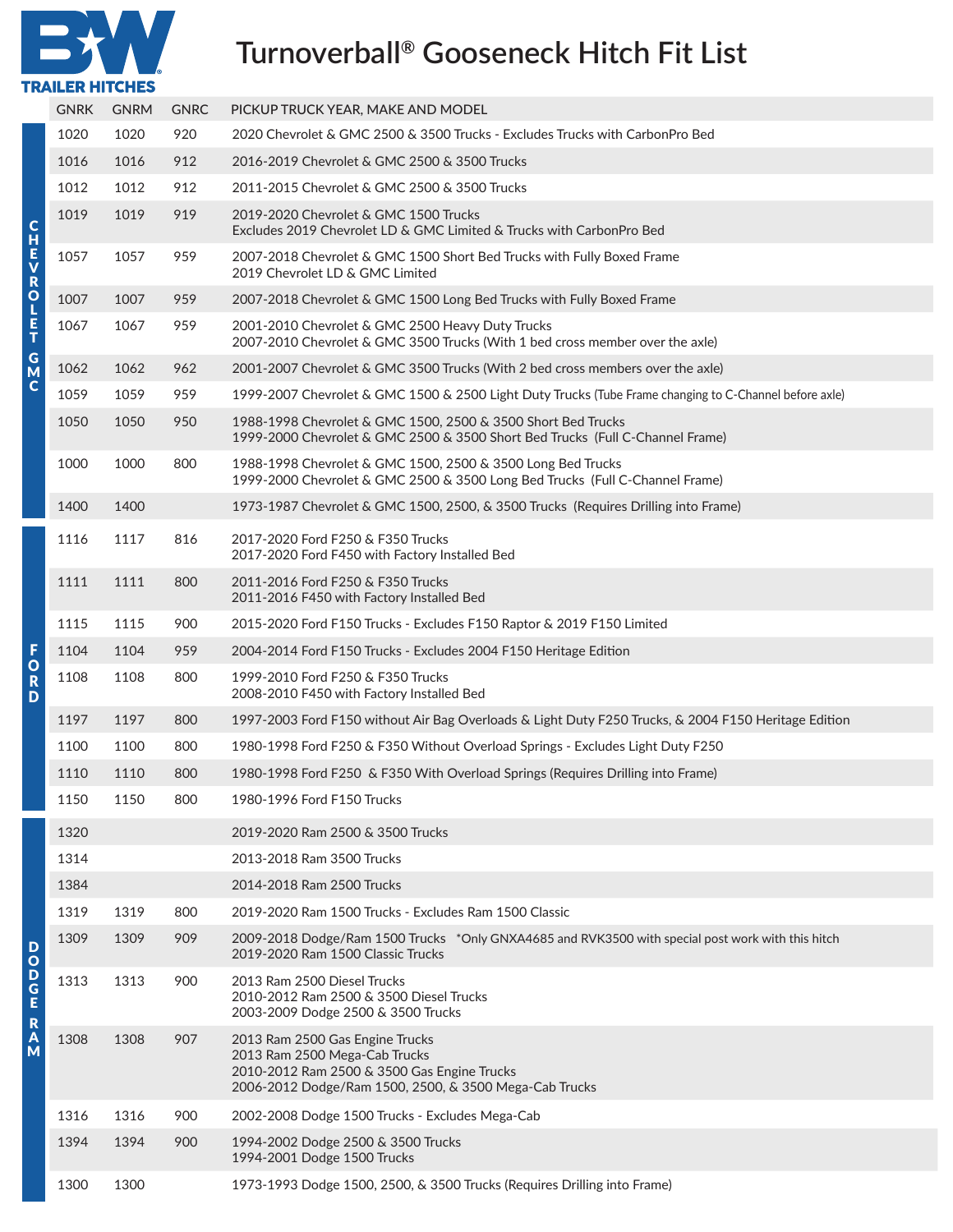#### **Turnoverball® Gooseneck Hitch Fit List (Continued)**

|    | <b>GNRK</b> | <b>GNRM</b> | <b>GNRC</b> | PICKUP TRUCK YEAR, MAKE AND MODEL                                                                |
|----|-------------|-------------|-------------|--------------------------------------------------------------------------------------------------|
|    | 1257        | 1257        | 1256        | 2007-2020 Toyota Tundra Trucks *Only GNXA4585 and RVK3500 with special post work with this hitch |
| O. | 1251        | 1251        | 1250        | 2000-2006 Toyota Tundra Trucks                                                                   |
| н  | 1208        | 1208        | 1219        | 2004-2019 Nissan Titan - Excludes Titan XD Trucks                                                |
|    | 1217        | 1217        | 1219        | 2017-2018 Nissan Titan XD Model S Trucks                                                         |
|    | 1500        |             |             | Flatbed Kit 6"x8" - 1/2" Plate - 1/8" Socket Top Stick Out                                       |

## **Turnoverball Accessories**

| Part Number | Description                        | Part Number | Description                   |
|-------------|------------------------------------|-------------|-------------------------------|
| GNXA1710    | Cover for Stowed Turnoverball      | GNXA4075    | Eyelet                        |
| GNXA1715    | Cover for Empty TOB Socket         | GNXA4085    | 4" Extender                   |
| GNXA2000    | 2 5/16" Replacement Ball           | GNXA8030    | <b>Hitch Helper</b>           |
| GNXA2010    | 2" Ball                            | GNASH0400   | Starrett 4" Hole Saw          |
| GNXA2025    | 3" Ball                            | GNXA4585    | 4" Extender for GNRK1257      |
| GNXA2050    | Hi-Rise Ball (Rated at 20,000 lbs) | GNXA2006    | Replacement Ball for GNRK1257 |
| GNXA4000    | King Pin                           | GNXA4685    | 4" Extender for GNRK1309      |
| GNXA4025    | <b>Inverted Ball</b>               | GNXA2005    | Replacement Ball for GNRK1309 |
|             |                                    |             |                               |

#### **OEM Ball & Safety Chain Kit**

| Part Number | Description                                  |
|-------------|----------------------------------------------|
| GNXA2061    | OEM Ball & Safety Chain Kit - GM/Ford/Nissan |
| GNXA2062    | OEM Ball & Safety Chain Kit - Ram            |

#### **Gooseneck Couplers**

| Part Number Description |                                            |
|-------------------------|--------------------------------------------|
| GNC4250                 | Defender Locking Coupler                   |
| GNC4251                 | Defender Locking Coupler with Outer Sleeve |
| TFXA4200                | Extend-A-Goose 10" Trailer Coupler         |

**BW** 

### **Cab Protector**

| Part Number - Black Part Number - White |            | Description                                                                                                                                   |
|-----------------------------------------|------------|-----------------------------------------------------------------------------------------------------------------------------------------------|
| PUCP7543BA                              | PUCP7543WA | 2020 Chevrolet & GMC 2500 & 3500 Trucks<br>Excludes Trucks with CarbonPro Bed                                                                 |
| PUCP7542BA                              | PUCP7542WA | 2019-2020 Chevrolet/GMC 1500 Trucks<br>Excludes 2019 Chevrolet LD & GMC Limited & Trucks with CarbonPro Bed                                   |
| PUCP7540BA                              | PUCP7540WA | 2019 Chevrolet 1500 LD & GMC 1500 Limited<br>1988-2018 Chevrolet/GMC 1500 Trucks<br>2000-2010 Chevrolet/GMC 2500 & 3500 Trucks                |
| PUCP7541BA                              | PUCP7541WA | 2011-2019 Chevrolet/GMC 2500 & 3500 HD Trucks                                                                                                 |
| PUCP7500BA                              | PUCP7500WA | 1999-2016 Ford F250 & F350 Super Duty Trucks                                                                                                  |
| PUCP7501BA                              | PUCP7501WA | 2004-2014 Ford F150 Trucks                                                                                                                    |
| PUCP7502BA                              | PUCP7502WA | 2017-2020 Ford F250 & F350 Super Duty Trucks                                                                                                  |
| PUCP7503BA                              | PUCP7503WA | 2015-2020 Ford F150 Trucks                                                                                                                    |
| PUCP7520BA                              | PUCP7520WA | 2002-2008 Dodge 1500 Trucks<br>2003-2009 Dodge 2500 & 3500 Trucks                                                                             |
| PUCP7522BA                              | PUCP7522WA | 2009-2018 Dodge/Ram 1500 Excludes Rambox and 5'7" Bed<br>2019-2020 Ram 1500 Classic Trucks<br>2010-2020 Dodge/Ram 2500 & 3500 Excludes Rambox |
| PUCP7523BA                              | PUCP7523WA | 2019-2020 Ram 1500 Trucks - Excludes Ram 1500 Classic<br>Excludes beds with gussets on front end of bed rails.                                |
| <b>CPXA6001B</b>                        | CPXA6001W  | Light Bar Kit                                                                                                                                 |
| CPXA6002B                               | CPXA6002W  | Beacon Bracket                                                                                                                                |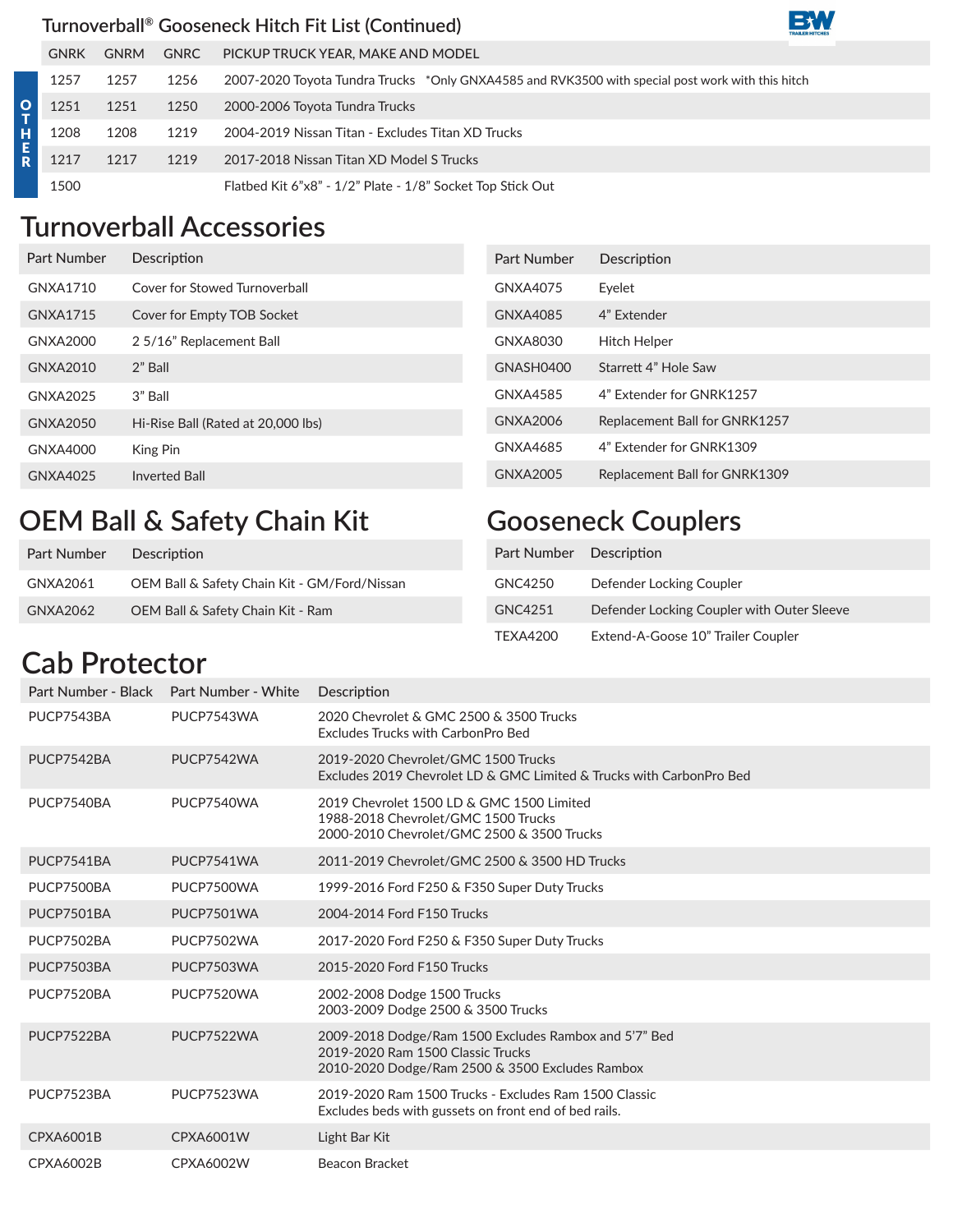#### **Companion™ Fifth Wheel Hitches**



| Kit            | <b>Base</b>    | Coupler        | Description                                                        |
|----------------|----------------|----------------|--------------------------------------------------------------------|
| <b>RVK3500</b> | <b>RVB3500</b> | RVC3006        | <b>Companion Fifth Wheel Hitch</b>                                 |
| <b>RVK3050</b> | <b>RVB3055</b> | <b>RVC3006</b> | <b>Companion Fifth Wheel Hitch for Flatbeds</b>                    |
| <b>RVK3300</b> | <b>RVB3300</b> | RVC3006        | 20K Companion Fifth Wheel Hitch - Fits Ford Puck System            |
| <b>RVK3305</b> | RVB3305        | <b>RVC3006</b> | 25K Companion Fifth Wheel Hitch - Fits Ford Puck System            |
| <b>RVK3370</b> | <b>RVB3370</b> | RVC3006        | Companion Slider Fifth Wheel Hitch - Fits Ford Puck System         |
| <b>RVK3405</b> | <b>RVB3405</b> | <b>RVC3006</b> | <b>Companion Slider Fifth Wheel Hitch</b>                          |
| <b>RVK3600</b> | <b>RVB3600</b> | RVC3006        | 25K Companion Fifth Wheel Hitch - Fits Ram Puck System             |
| <b>RVK3670</b> | RVB3670        | <b>RVC3006</b> | Companion Slider Fifth Wheel Hitch - Fits Ram Puck System          |
| <b>RVK3700</b> | <b>RVB3700</b> | RVC3006        | 20K Companion Fifth Wheel Hitch - Fits 2016-2019 GM Puck System    |
| <b>RVK3710</b> | <b>RVB3710</b> | <b>RVC3006</b> | 20K Companion Fifth Wheel Hitch - Fits 2020 GM Puck System         |
| <b>RVK3705</b> | <b>RVB3705</b> | RVC3006        | 25K Companion Fifth Wheel Hitch - Fits 2016-2019 GM Puck System    |
| <b>RVK3715</b> | <b>RVB3715</b> | <b>RVC3006</b> | 25K Companion Fifth Wheel Hitch - Fits 2020 GM Puck System         |
| <b>RVK3770</b> | <b>RVB3770</b> | RVC3006        | Companion Slider Fifth Wheel Hitch - Fits 2016-2019 GM Puck System |
| <b>RVK3775</b> | <b>RVB3775</b> | <b>RVC3006</b> | Companion Slider Fifth Wheel Hitch - Fits 2020 GM Puck System      |

#### **Patriot Fifth Wheel Hitches**

2013 Ram 2500

| Kit            | Base           | Coupler        | Description                           |
|----------------|----------------|----------------|---------------------------------------|
| RVK3270        | <b>RVB3270</b> | RVC3200        | Patriot 18K™ Slider Fifth Wheel Hitch |
| <b>RVK3255</b> | <b>RVB3255</b> | <b>RVC3200</b> | Patriot 18K™ Fifth Wheel Hitch        |
| RVK3200        | <b>RVB3200</b> | RVC3200        | Patriot 16K™ Fifth Wheel Hitch        |

|                | Universal Mounting Rails with Custom Installation Brackets                                                                                  | <b>Universal Mounting Rails and Supplemental Kits</b> |                                                                                |  |  |  |
|----------------|---------------------------------------------------------------------------------------------------------------------------------------------|-------------------------------------------------------|--------------------------------------------------------------------------------|--|--|--|
| <b>RVK2400</b> | 2005-2010 Ford F250 & F350                                                                                                                  | <b>RVR3200</b>                                        | <b>Universal Mounting Rails</b>                                                |  |  |  |
| <b>RVK2401</b> | 2011-2016 Ford F250 & F350                                                                                                                  | <b>RVR3201</b>                                        | 2004-2014 Ford F150                                                            |  |  |  |
| <b>RVK2402</b> | 2017-2020 Ford F250 & F350                                                                                                                  | <b>RVR3202</b>                                        | 2003-2014 Dodge/Ram 2500 with Overload Springs                                 |  |  |  |
| <b>RVK2403</b> | 2015-2020 Ford F150<br>Excludes F150 Raptor & 2019 F150 Limited                                                                             | <b>RVR3203</b>                                        | 2003-2013 Dodge/Ram 3500 with Overload Springs<br>2004-2015 Nissan Titan       |  |  |  |
| <b>RVK2404</b> | 2004-2014 Ford F150 - Excludes 2004 Heritage                                                                                                | <b>RVR3204</b>                                        | 2007-2020 Toyota Tundra Spacer Kit                                             |  |  |  |
| <b>RVK2500</b> | 2001-2010 Chevrolet/GMC 2500 & 3500                                                                                                         | <b>RVR3205</b>                                        | 2009-2015 Dodge 1500 Excludes Trucks Equipped                                  |  |  |  |
| <b>RVK2503</b> | 2007-2018 Chevrolet/GMC 1500<br>2019 Chevrolet LD & GMC Limited<br>Trucks with MagneRide require additional<br>brackets - call for details. | <b>RVR3206</b>                                        | with Four Corner Air Suspension<br>2000-2006 Toyota Tundra Long Bed Spacer Kit |  |  |  |
| <b>RVK2504</b> | 2019-2020 Chevrolet/GMC 1500<br>Excludes 2019 Chevrolet LD & GMC Limited<br><b>Excludes Trucks with CarbonPro Bed</b>                       |                                                       |                                                                                |  |  |  |
| <b>RVK2505</b> | 2020 Chevrolet/GMC 2500 & 3500<br>Excludes Trucks with CarbonPro Bed                                                                        |                                                       |                                                                                |  |  |  |
| <b>RVK2506</b> | 2011-2019 Chevrolet/GMC 2500 & 3500                                                                                                         |                                                       |                                                                                |  |  |  |
| <b>RVK2600</b> | 2003-2012 Dodge/Ram 2500 & 3500                                                                                                             |                                                       |                                                                                |  |  |  |
| <b>RVK2602</b> | 2014-2020 Ram 2500                                                                                                                          |                                                       |                                                                                |  |  |  |
| <b>RVK2604</b> | 2019-2020 Ram 1500<br>Excludes Ram 1500 Classic<br>Excludes beds with gussets on front end of bed rails.                                    |                                                       |                                                                                |  |  |  |
| <b>RVK2605</b> | 2013-2020 Ram 3500                                                                                                                          |                                                       |                                                                                |  |  |  |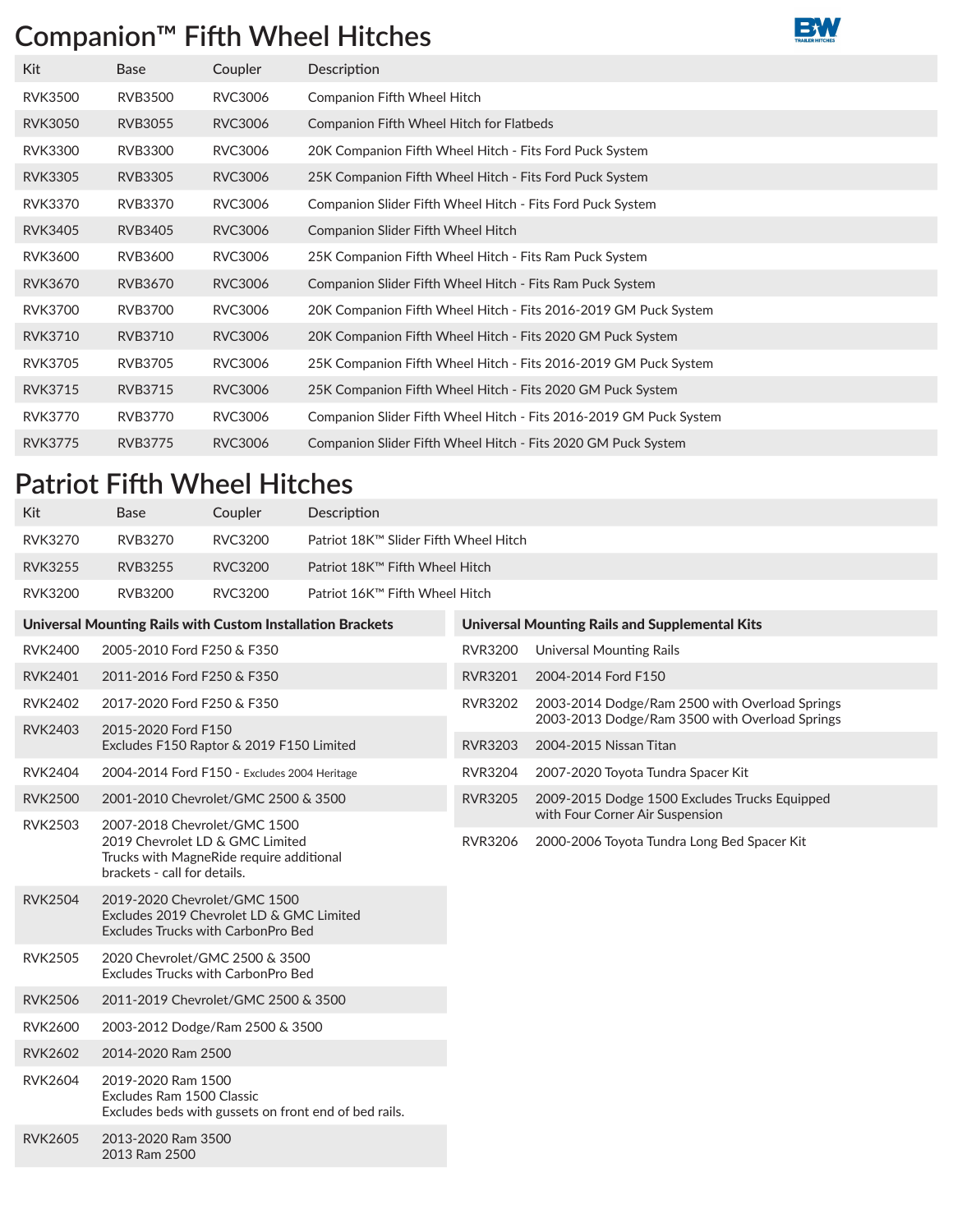# **Tow & Stow ®**



|                            | <b>Part Number</b>          | <b>Drop</b>      | <b>Rise</b>                      | <b>Ball Size</b>                                                     |                    | <b>Part Number</b> | <b>Drop</b>                                                       | <b>Rise</b>                                             | <b>Ball Size</b>                                                                            |  |
|----------------------------|-----------------------------|------------------|----------------------------------|----------------------------------------------------------------------|--------------------|--------------------|-------------------------------------------------------------------|---------------------------------------------------------|---------------------------------------------------------------------------------------------|--|
|                            | TS10033B                    | 3"               | $3\frac{1}{2}$                   | $2\frac{5}{16}$ " x 2"                                               |                    | TS10033C           | 3"                                                                | $3\frac{1}{2}$                                          | $2\frac{5}{16}$ " x $2$ "                                                                   |  |
|                            | TS10035B                    | 3"               | $3\frac{1}{2}$                   | $1\frac{7}{8}$ " $\times$ 2"                                         | ш                  | TS10047C           | 3"                                                                | $3\frac{1}{2}$                                          | $1\frac{7}{8}$ " x 2" x 2 $\frac{5}{16}$ "                                                  |  |
|                            | TS10047B                    | 3"               | $3\frac{1}{2}$                   | $1\frac{7}{8}$ " x 2" x 2 $\frac{5}{16}$ "                           | CHROM              | TS10037C           | 5"                                                                | $5\frac{1}{2}$                                          | $2\frac{5}{16}$ " x $2$ "                                                                   |  |
|                            | TS10037B                    | 5"               | $5 \frac{1}{2}$                  | $2\frac{5}{16}$ " x $2$ "                                            |                    | TS10048C           | 5"                                                                | $5 \frac{1}{2}$                                         | $1\,\%''\times2''\times2\,\%''$                                                             |  |
| <b>BLACK POWDER COATED</b> | TS10038B                    | 5"               | $5\frac{1}{2}$                   | $1\frac{7}{8}$ " x 2"                                                |                    | TS10040C           | 7"                                                                | $7\frac{1}{2}$ "                                        | $2\frac{5}{16}$ " x $2$ "                                                                   |  |
|                            | TS10048B                    | 5"               | $5\frac{1}{2}$                   | $1\frac{7}{8}$ " x 2" x 2 $\frac{5}{16}$ "                           |                    | TS10049C           | 7"                                                                | $7\frac{1}{2}$                                          | $1\frac{7}{8}$ " x 2" x 2 $\frac{5}{16}$ "                                                  |  |
|                            | <b>TS10040B</b>             | 7"               | $7 \frac{1}{2}$                  | $2\frac{5}{16}$ " x $2$ "                                            |                    | TS20037C           | 5"                                                                | $4\frac{1}{2}$                                          | $2\frac{5}{16}$ " x 2"                                                                      |  |
|                            | TS10049B                    | 7"               | $7\frac{1}{2}$                   | $1\frac{7}{8}$ " x 2" x 2 $\frac{5}{16}$ "                           | CHROME             | TS20048C           | 5"                                                                | $4\frac{1}{2}$                                          | $1\frac{7}{8}$ " x 2" x 2 $\frac{5}{16}$ "                                                  |  |
|                            | TS10043B                    | 9"               | $9\frac{1}{2}$                   | $2\frac{5}{16}$ " x 2"                                               |                    | TS20040C           | 7"                                                                | $7\frac{1}{2}$                                          | $2\frac{5}{16}$ " x 2"                                                                      |  |
|                            | <b>TS10050B</b>             | 9"               | $9\frac{1}{2}$                   | $1\frac{7}{8}$ " x 2" x 2 $\frac{5}{16}$ "                           |                    | TS20049C           | 7"                                                                | $7\frac{1}{2}$ "                                        | $1\mathrel{{}^\circ}\!\!{}/_8$ " $\times$ 2 " $\times$ 2 $\mathrel{{}^\circ}\!\!{}/_{16}$ " |  |
|                            | TS20037B                    | 5"               | $4\frac{1}{2}$                   | $2\frac{5}{16}$ " x $2$ "                                            |                    | TS10055            | $8\frac{1}{2}$                                                    | $4\frac{1}{2}$ "                                        | 2" Shank with<br>2" Ball                                                                    |  |
| <b>SHANK</b>               | TS20048B<br><b>TS20040B</b> | 5"<br>7"         | $4\frac{1}{2}$<br>$7\frac{1}{2}$ | $1\frac{7}{8}$ " x 2" x 2 $\frac{5}{16}$ "<br>$2\frac{5}{16}$ " x 2" |                    | TS10056            | $8 \frac{1}{2}$                                                   | $4\frac{1}{2}$                                          | 2" Shank with<br>$2\frac{5}{16}$ " Ball                                                     |  |
| ້ຳ                         | TS20049B                    | 7"               | $7\frac{1}{2}$                   | $1\frac{7}{8}$ " x 2" x 2 $\frac{5}{16}$ "                           | <b>FINTLE</b>      | TS20055            | $8\frac{1}{2}$                                                    | $4\frac{1}{2}$                                          | 2.5" Shank with                                                                             |  |
| $\overline{N}$             | TS20043B                    | $8\frac{1}{2}$   | 9"                               | $2\frac{5}{16}$ " x $2$ "                                            |                    |                    |                                                                   |                                                         | $2"$ Ball                                                                                   |  |
|                            | <b>TS20050B</b>             | $8\frac{1}{2}$   | 9"                               | $1\mathbin{\%}''\times2''\times2\mathbin{\%}''$                      |                    | TS20056            | $8\frac{1}{2}$                                                    | $4\frac{1}{2}$                                          | 2.5" Shank with<br>$2\frac{5}{16}$ " Ball                                                   |  |
|                            | TS30037B                    | $4\frac{1}{2}$ " | 4"                               | $2\frac{5}{16}$ " x $2$ "                                            |                    | TS10051            |                                                                   | 2" Pintle Ball - Chrome                                 |                                                                                             |  |
| 3" SHANK                   | TS30048B                    | $4\frac{1}{2}$   | 4"                               | $1\frac{7}{8}$ " x 2" x 2 $\frac{5}{16}$ "                           |                    |                    |                                                                   | 2 5/16" Pintle Ball - Chrome                            |                                                                                             |  |
|                            | TS30040B                    | $7\frac{1}{2}$ " | 7"                               | $2\frac{5}{16}$ " x 2"                                               |                    | TS10052            |                                                                   |                                                         |                                                                                             |  |
|                            | TS30049B                    | $7\frac{1}{2}$ " | 7"                               | $1\frac{7}{8}$ " x 2" x 2 $\frac{5}{16}$ "                           |                    | TS35010            | Stainless Steel Replacement Pin for 2" & 2.5" Shank Tow<br>& Stow |                                                         |                                                                                             |  |
| <b>BROWNING</b>            | TS10033BB                   | 3"               | $3\frac{1}{2}$                   | $2\frac{5}{16}$ " x $2$ "                                            |                    | TS35011            |                                                                   | Stainless Steel Replacement Pin for 3" Shank Tow & Stow |                                                                                             |  |
|                            | TS10047BB                   | 3"               | $3\frac{1}{2}$                   | $1\mathbin{\%}''\times2''\times2\mathbin{\%}''$                      |                    | TS35020            | 2" Silencer Pad                                                   |                                                         |                                                                                             |  |
|                            | <b>TS10037BB</b>            | 5"               | $5\frac{1}{2}$                   | $2\frac{5}{16}$ " x 2"                                               |                    | TS35025            | 2.5" Silencer Pad                                                 |                                                         |                                                                                             |  |
|                            | TS10048BB                   | 5"               | $5\frac{1}{2}$                   | $1\frac{7}{8}$ " x 2" x 2 $\frac{5}{16}$ "                           |                    | TS35030            | 3" Silencer Pad                                                   |                                                         |                                                                                             |  |
|                            | TS10063BMP                  | $2\frac{1}{2}$ " | $3\frac{1}{2}$                   | 2" Shank<br>$2\frac{5}{16}$ " x $2$ "                                | <b>ACCESSORIES</b> | <b>TS35100B</b>    | Draw Bar Attachment for<br>2" Tow & Stow                          |                                                         |                                                                                             |  |
| <b>MULTI-PRO</b>           | TS10064BMP                  | $2\frac{1}{2}$   | $3\frac{1}{2}$                   | 2" Shank<br>$1\frac{7}{8}$ " x 2" x 2 $\frac{5}{16}$ "               |                    | TS35200B           |                                                                   | Draw Bar Attachment for<br>2.5" Tow & Stow              |                                                                                             |  |
|                            | TS20066BMP 7                |                  | $7\frac{1}{2}$ "                 | 2.5" Shank<br>$2\frac{5}{16}$ " x $2$ "                              |                    | TS35300B           |                                                                   | Draw Bar Attachment for<br>3" Tow & Stow                |                                                                                             |  |
|                            | TS20067BMP                  | 7"               | $7\frac{1}{2}$ "                 | 2.5" Shank<br>$1\frac{7}{8}$ " x $2$ " x $2\frac{5}{16}$ "           |                    | TS51237            |                                                                   |                                                         | <b>B&amp;W Stainless Steel Hitch Lock</b><br>Fits 2", 2.5" & 3" Receivers                   |  |